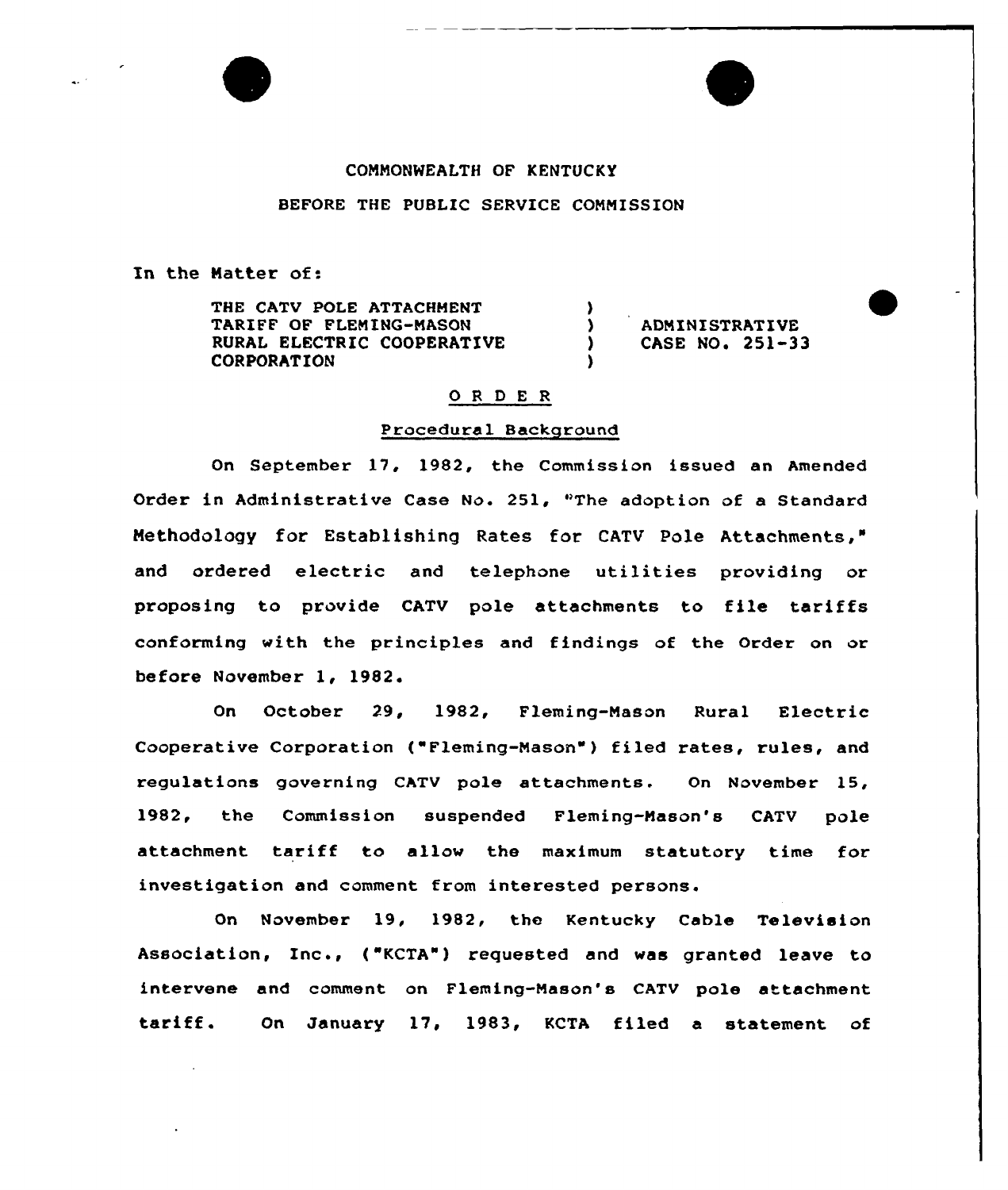objections to various CATV pole attachment tariffs, but made no specific objections in the case of Fleming-Mason.

The Commission considers the matter of Fleming-Mason's CATV pole attachment tariff submitted for final determination.

# Findings

The Commissicn, having considered the evidence of record and being advised, is of the opinion and finds that:

l. Fleming-Mason's rules and regulations governing CATV pole attachments conform with the principles and findings of the Commission's Amended Order in Administrative Case No. 251, and should be approved, except as follows:

(a) On sheet 1, the late payment provision should be the same as that applied to other commercial classes of service.

(b) On sheet 6, when CATV operator abandons use of pole, the operator shall pay to the cooperative the full rental for said pole for the then current month.

{c) Gn sheet 1, the monthly/yearly rental charges shall be shown for each class.

2. Fleming-Mason's calculation of its annual carrying cost should be modified to exclude interest expense as this is covered by the "cost of money" component.

3. Fleming-Mason should be allowed to substitute 1982 Annual Report information to adjust its annual carrying charge, if the information is available and filed with the Commission.